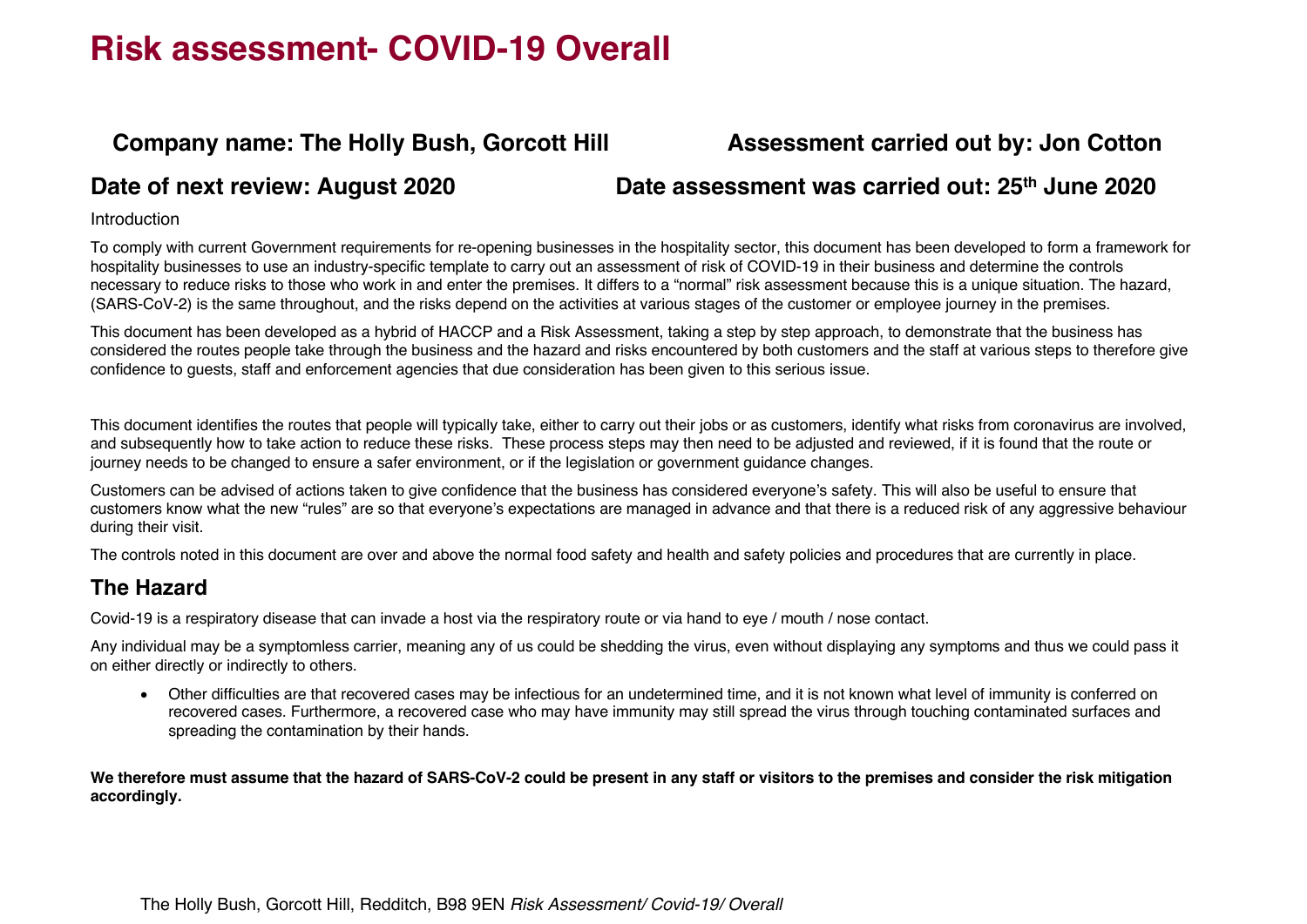#### **Known Routes of Transmission**

- Direct contact to face eyes, nose from droplets spraying from an infected person onto another person who is in close contact.
- Contamination via droplets from sneezing and coughing landing on surfaces and then transferring via hands on to eyes and nose and mouth. Other means of secretions getting on to surfaces could be from infected people touching their eyes, nose and mouth and then touching surfaces with contaminated hands.
- Contaminated hands of infected people can transfer the virus directly to others (e.g. handshakes) or on to hand contact surfaces which can be picked up by other people's hands and transferred to their eyes, nose or mouth

### **Main controls**

- Social distancing 1m apart or 8m2 per table
- Disinfecting hand contact surfaces
- Hand washing and hand sanitiser use
- Not touching eyes, mouth, or nose with contaminated fingers



### **Hierarchy of Controls**

**Overall Risk Assessment**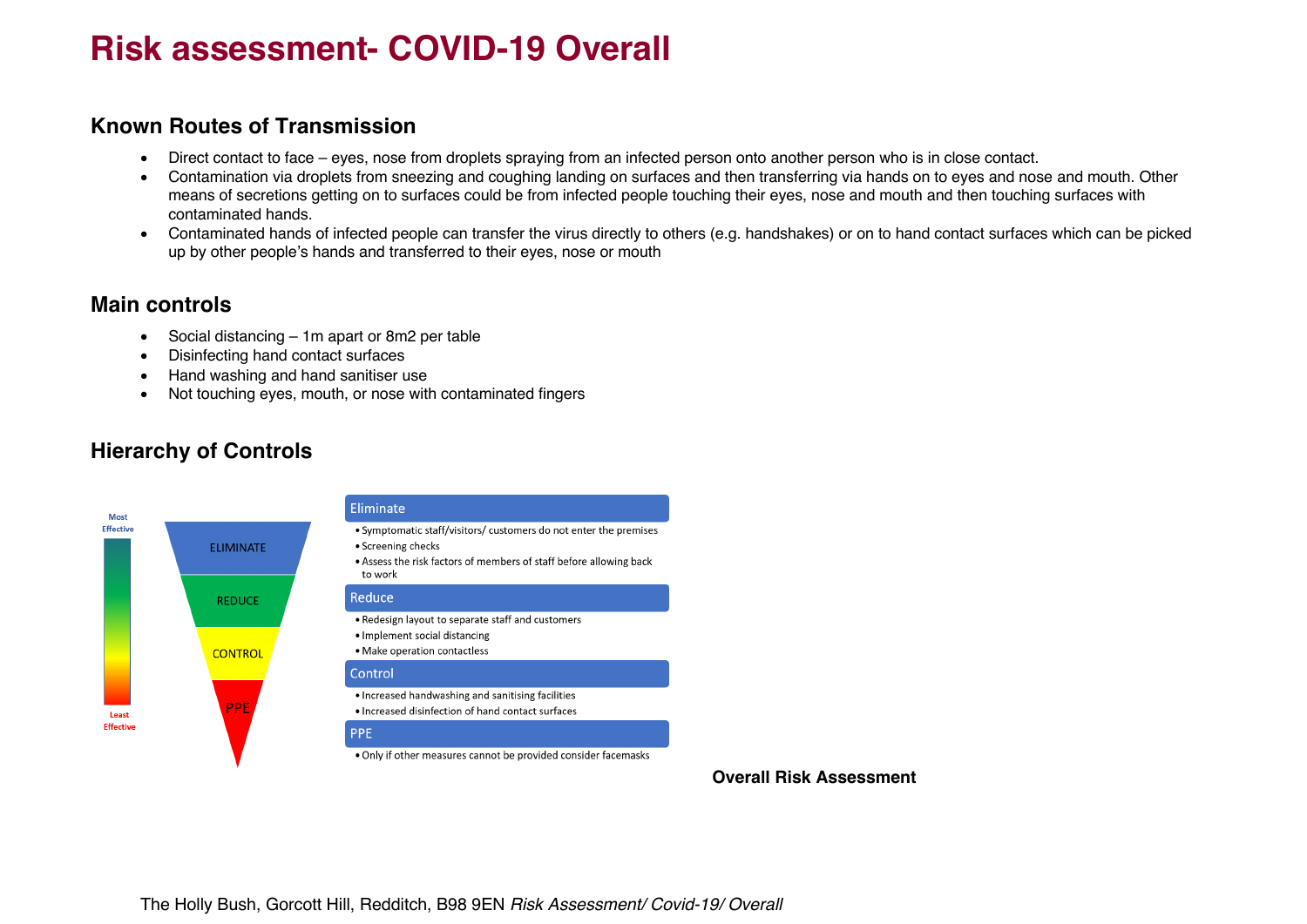| What are the<br>hazards?          | What are you already doing to control the risks?                                                                                                                                                                                                                                                                                                                                                                                                                                                                                                                                                                                                                   | <b>Done</b> |
|-----------------------------------|--------------------------------------------------------------------------------------------------------------------------------------------------------------------------------------------------------------------------------------------------------------------------------------------------------------------------------------------------------------------------------------------------------------------------------------------------------------------------------------------------------------------------------------------------------------------------------------------------------------------------------------------------------------------|-------------|
| <b>Test &amp; Trace</b>           | All parties booking with us shall be asked to leave a phone number, name and address. These details will be stored in our<br>booking system and nowhere else in guidance with GDRP. Cotton Pub Co Limited is only asking for one address for each<br>booking and or party, details can be taken up on entry, or during booking online or via phone. If a customer refused to give<br>their details, it will not mean that we will not serve them.                                                                                                                                                                                                                  |             |
| <b>Staggered</b><br><b>Times</b>  | In order to keep the flow of custom smooth and not have a build-up of customers we will stagger all bookings and advice<br>customers of this when taking bookings. We aim to give every booking a 5-minute window in which to enter the premises<br>and find their seat.                                                                                                                                                                                                                                                                                                                                                                                           |             |
| <b>Maximum</b><br><b>Capacity</b> | Tables have been removed from the pub in order to allow more room to social distance. Where tables are placed and there<br>is not a full 2 metres, chairs have been situated in ways so that customers will not be face to face, more side to side of<br>back to front. Staff have been advised not to move the tales from their positions, if staff observe furniture being moved,<br>they will ask the customer to refrain from doing so. Any breaches by customers will mean they are asked to leave. In the<br>event of inclement weather, customers that can be seated indoors will be able to move inside, however, some customers<br>may be asked to leave. |             |
| Layout                            | All tables and chairs will be laid out in the places determined from our risk assessment to allow maximum spacing for social<br>distancing, any tables that cannot be used will have a sign put on them to acknowledge that they should not be used at any<br>time. We will not allow any patrons of the pub to move the furniture without prior consent from management who will<br>access the risks at all times. We may only move the furniture if the same household wish to put two tables together to all sit<br>together.                                                                                                                                   |             |
| One-way<br>system                 | We will layout the pub so that all customers use our front door in order to enter the pub, while using our toilet door as an<br>exit door. Any customers using the toilet from outside will be asked to walk out of the toilet exit to return back to the garden.                                                                                                                                                                                                                                                                                                                                                                                                  |             |
| <b>Bar area</b>                   | We will ask all customers not to stand near the bar or approach the staff behind the bar, excess tables that have been<br>taken out may be put in front of the bar to encourage this.                                                                                                                                                                                                                                                                                                                                                                                                                                                                              |             |
| <b>Entrance</b>                   | All customers will be asked to use hand sanitiser placed on the wall outside by our front door, once inside we will have<br>various different points around the pub to encourage the use of constant hand washing from our customers.                                                                                                                                                                                                                                                                                                                                                                                                                              |             |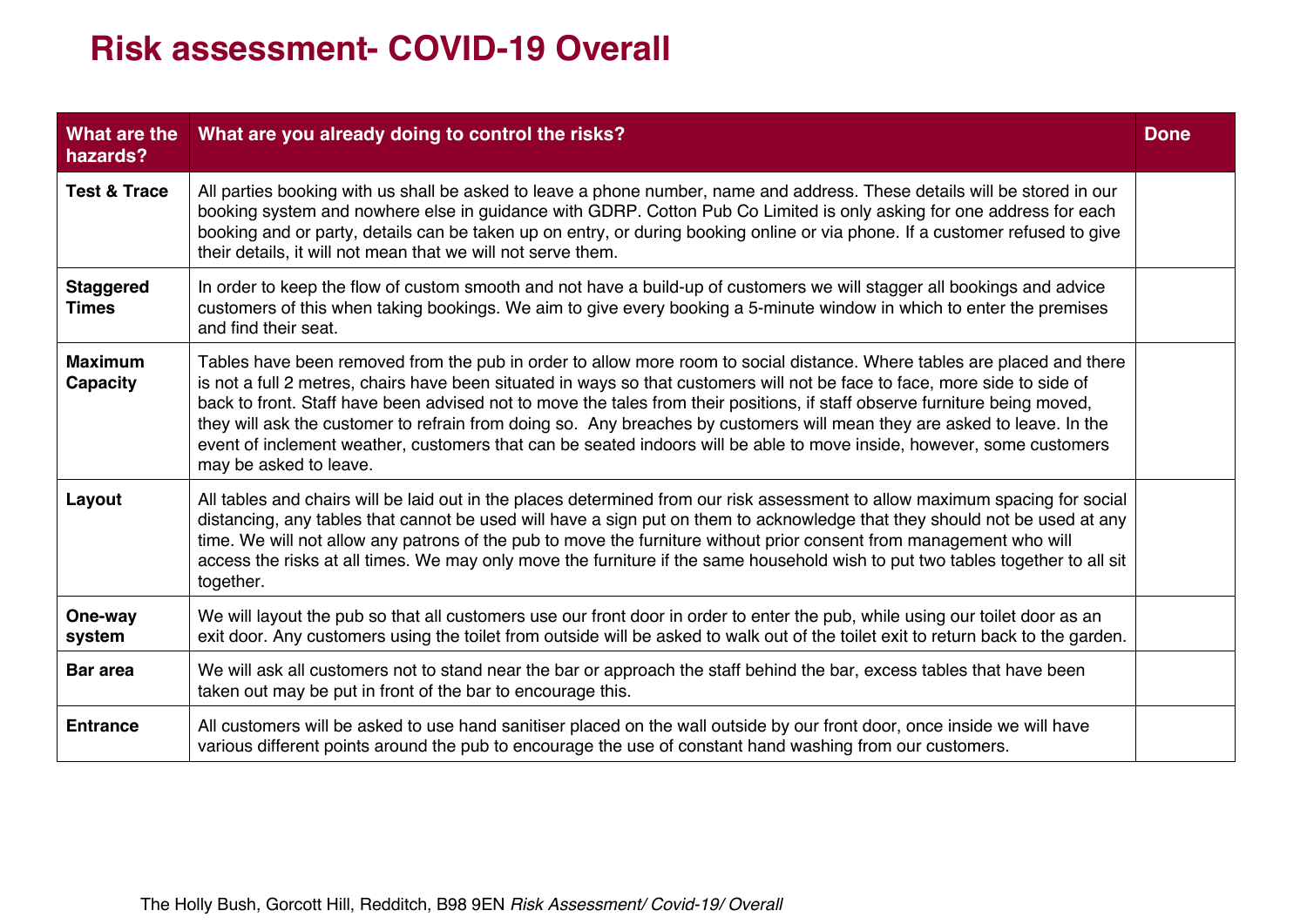| What are the<br>hazards?                         | What are you already doing to control the risks?                                                                                                                                                                                                                                                                                                                                                                                                                                                                                                                                                               | <b>Done</b> |
|--------------------------------------------------|----------------------------------------------------------------------------------------------------------------------------------------------------------------------------------------------------------------------------------------------------------------------------------------------------------------------------------------------------------------------------------------------------------------------------------------------------------------------------------------------------------------------------------------------------------------------------------------------------------------|-------------|
| Hand<br>sanitiser                                | We will have two areas within the pub and garden where hand sanitiser is supplied for patrons to use, on top of stations at<br>the front and back door. The staff will also have their own hand sanitiser stations at various points behind the bar and in the<br>kitchen. All staff will also be supplied with their own individual bottle that they can carry on themselves at all times.                                                                                                                                                                                                                    |             |
| <b>Acceptance</b><br>of cash.                    | We will allow the use of cash payments where customers can not pay on card. However, all staff that handle cash will be<br>requested to wash their hands for a minimum of 20 seconds. Usually, we will ask our bar member of staff to touch the cash<br>only where possible.                                                                                                                                                                                                                                                                                                                                   |             |
| <b>Ventilation</b>                               | For all customers who are eating or drinking inside we will allow all doors and windows to be left open as much as possible<br>to increase ventilation and minimise spread.                                                                                                                                                                                                                                                                                                                                                                                                                                    |             |
| Table set up.                                    | All tables will be set up accordingly dependant on what they are ordering. For instance, if they state they are booking a<br>table for drinks only the tables will be left clear for customers. Compared to customers who may be in to eat, minimal<br>cutlery will be laid on the table, along with a clean salt and pepper and single use menus.                                                                                                                                                                                                                                                             |             |
| <b>Menus</b>                                     | The menus will be printed out for each customer, usually up to 3 days before use to allow any potential contamination to<br>die. All menus will be given to each customer and disposed of once the customer has used it. We may ask the customer to<br>keep hold of the menus if they wish to later order desserts.                                                                                                                                                                                                                                                                                            |             |
| <b>Removal of</b><br>any items<br>from the table | Up on any removal of items from a table where customers are sat all items will either be washed or disposed off if one off<br>items, such as menus etc.                                                                                                                                                                                                                                                                                                                                                                                                                                                        |             |
| <b>Uniform</b>                                   | We will ask all staff to bring their uniform into work and get changed at work in their uniforms. All uniforms will be changed<br>again after shifts and washed within the building ready for their next shift.                                                                                                                                                                                                                                                                                                                                                                                                |             |
| <b>Preparations</b><br><b>Areas</b>              | We will ask all kitchen staff to wear PPE when having to work less than 2 metres apart. In some circumstances the kitchen<br>can be shut down into two sections where they do not need to go past each other or into each other's area, having a table<br>in the middle where they can remain socials distancing while passing items to each other. A reduced menu may have to be<br>put in place in order allow this to happen. Only kitchen staff will be allowed to access our walk-in fridge/freezer area and all<br>front of house staff are encouraged to ask kitchen staff to fetch any items for them. |             |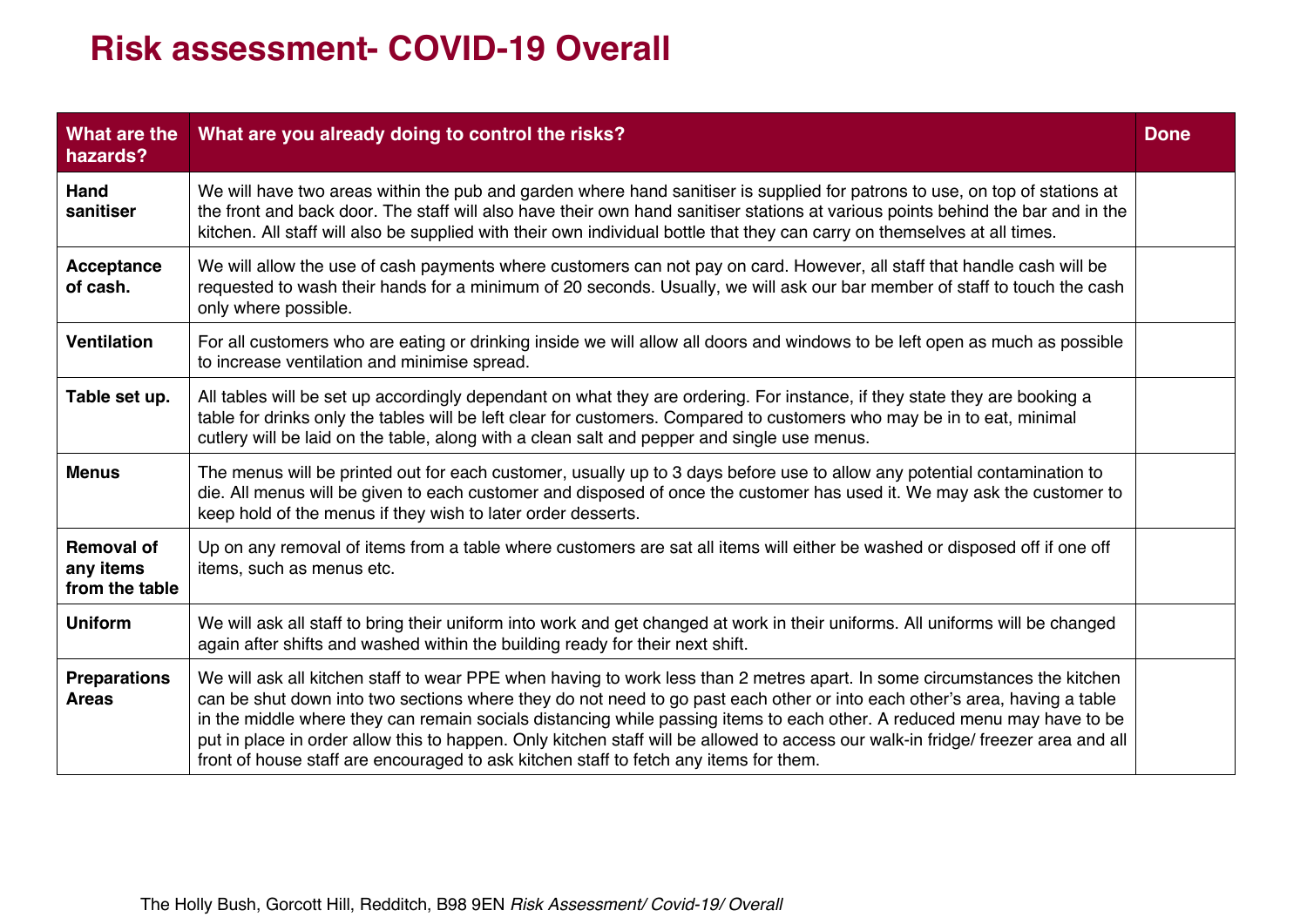| What are the<br>hazards?     | What are you already doing to control the risks?                                                                                                                                                                                                                                                                                                                                                                                                                                                         | <b>Done</b> |
|------------------------------|----------------------------------------------------------------------------------------------------------------------------------------------------------------------------------------------------------------------------------------------------------------------------------------------------------------------------------------------------------------------------------------------------------------------------------------------------------------------------------------------------------|-------------|
| <b>Entertainment</b>         | We will not show any live football matches within the pub unless the bar area is kept to a minimum of 10 people, the sound<br>on the TV will be lowered in order to reduce risk of having to shout. Background music will be played as normal when open<br>however we will ask staff to maintain a quiet level of music at all times and adjust accordingly if staff are finding themselves<br>having to shout or talk louder at tables.                                                                 |             |
| <b>Taking over</b><br>Food   | All staff will be provided with PPE to wear if they wish. We will ask for a contactless concept where staff place the food<br>down on the table without touching the guests or their belongings. If they do touch anything by accident, they will be<br>instructed to wash their hands for a minimum of 20 seconds before doing anything else.                                                                                                                                                           |             |
| <b>Toilets</b>               | To keep toilet areas safe, we will enforce a one person/ household per time in the toilet areas. Ideally only one person<br>should be allowed in the toilet area at any one time however we understand the risk may happen when someone is<br>younger, older or disabled and needs help. Toilet areas will be checked by staff members and cleaned every 30 minutes.                                                                                                                                     |             |
| <b>PPE</b>                   | Although as government guidelines state the use of PPE is not mandatory we will endeavour to supply masks to customers<br>upon entry if they wish to use them along with all types of PPE offered to staff to include masks, face shields and aprons to<br>wear if they so wish to do so. On reflection of our own risk assessment we feel it in unnecessary to wear such protection as<br>in most cases social distancing can happen, but we will provide it for staff for instances when cleaning etc. |             |
| <b>Shift Patterns</b>        | We will endeavour to keep all staff working in the same groups where possible, having minimal staff on at any one time. All<br>records of what staff working, and their hours will be recorded and kept on file for test and trace aid if needed. Staff will be<br>sent the rota electronically along with having their own sign in/out sheet up on the wall.                                                                                                                                            |             |
| Use of<br>equipment          | When kitchen or FOH staff use any equipment, we do ask that it is washed before next use from anyone else. Where<br>possible we will ask that all staff do not share equipment that doesn't need to be shared, for example pens etc.                                                                                                                                                                                                                                                                     |             |
| <b>Food storage</b><br>areas | Closed food storage areas such as fridges should be sanitised daily. Existing food dates should be checked and any<br>delivered food to have outside packaging removed where possible and changed.                                                                                                                                                                                                                                                                                                       |             |
| When staff<br>feel "unwell"  | Any such things should be reported to management immediately. If covid-19 symptoms then staff should self-isolate for 14<br>days, along with any other staff that may have come into contact.                                                                                                                                                                                                                                                                                                            |             |
| <b>Children</b>              | We will allow Children in our pub as normal, however we do ask that they stop at the table at all time and go to the toilets<br>accompanied by an adult unless able to obey social distancing rules by themselves.                                                                                                                                                                                                                                                                                       |             |